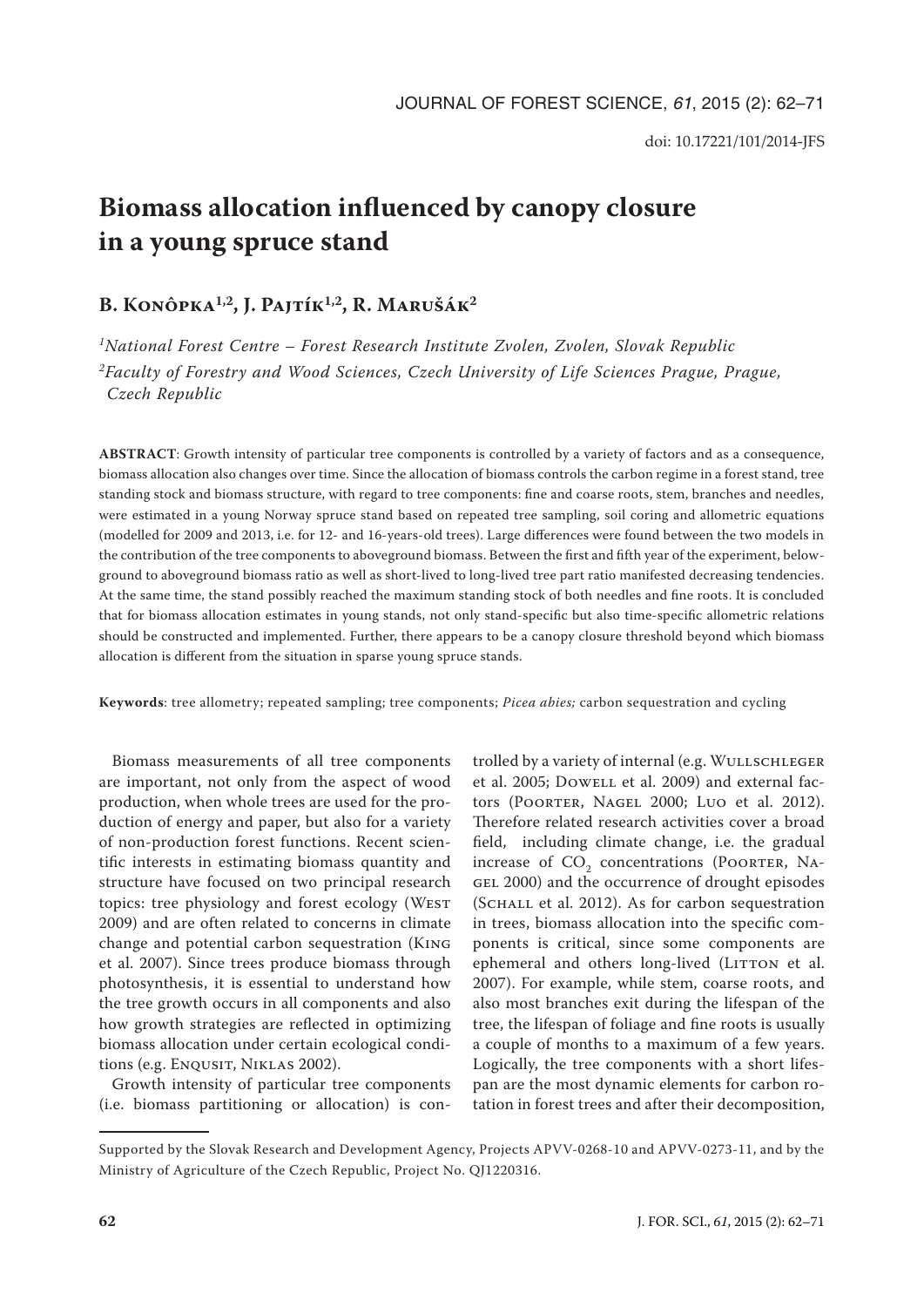a fundamental amount of carbon is released via heterotrophic respiration to the atmosphere. For instance in Norway spruce the lifespan of needles is around 5 yr (SCHMIDT-VOGT 1977) and that of fine roots (defined as those with maximum diameter of 2 mm) is slightly over 1 year (Brunner et al. 2013). On the other hand, the turnover of woody parts in spruce stands is between approximately 90 years for commercial forests and over 200 years for old-growth forests (SCHMIDT-VOGT 1977).

Studies conducted on tree biomass quantity often use allometric relations or biomass expansion factors (e.g. MARKLUND 1987; CIENCIALA et al. 2006; SEIDL et al. 2010; SKOVSGAARD et al. 2011). However, most of these studies omitted young growth stages of trees; trees that are usually defined as individuals with diameter at breast height below 7 cm (WIRTH et al. 2004). Previously, allometric relations for whole-tree biomass in young Norway spruce trees have been constructed for naturally regenerated stands in Slovakia (PAJTÍK et al. 2008) and for plantations in Romania (DUTCA et al. 2010). Biomass allocation differs between young (small) and old (large) trees (e.g. LEHTONEN et al. 2004; WIRTH et al. 2004). Konôpka et al. (2010) showed that while the contribution of stem to total biomass increased for Norway spruce, contribution of branches, needles and especially roots decreased with increasing tree size. Since our previous work focused on a tree level, further work expressing tree biomass standing stock and structure on a stand level is required. At the same time, the previous sampling on trees did not include all belowground biomass as the tiny root fragments are often broken during the sampling procedure and are prevailingly lost. Therefore, additional sampling, providing data on fine root standing stock on a stand level, is implemented in this study.

Recent research, aimed at the total biomass standing stock (e.g. Helmisaari et al. 2002; Yuste et al. 2005), used a combination of tree sampling for the estimation of foliage, branches, stem, coarse roots and soil coring for fine root biomass. While old forest stands are relatively stable and the contribution of particular tree components to the biomass standing stock can be assumed, the biomass structure in young trees (stands) changes with tree growth, i.e. inter-annually. Thus, it is anticipated that allometric models for particular tree components change with tree growth.

The aim of the paper is to estimate the biomass standing stock originating from natural regeneration in a young Norway spruce stand and to analyse changes in biomass structure according to tree components: needles, branches, stems, coarse roots and fine roots over five consecutive years (2009–2013) at both the tree and stand level, with regard to physiological and ecological properties.

## **MATERIAL AND METHODS**

**Site and stand description.** The study site Vrchslatina (48°38'N; 19°36'E) is located in central Slovakia on the border of the districts Detva and Brezno and belongs to the town of Hriňová. The altitudinal range is between 950 and 970 m a.s.l. and the area, 8.43 ha, is owned by the Forests of the Slovak Republic, Forest Enterprise in Kriváň, Poľana Forest District.

The site belongs to the fir-beech altitudinal forest zone and the area represents optimum ecological conditions for beech and is the southernmost limit of naturally occurring spruce in Slovakia. The site is situated in the geomorphological unit Veporské vrchy Mts., in the subunit Sihlianska Plateau. The subunit is composed mainly of porphyric granodiorites, biotite tonalites and granites with prevailing Cambisols derived from the parent material. The soil on the site is classified as both Humic and Eutric Cambisols and the textural class of the fine earth fraction is sandy loam. The pH values measured in hydro-suspension fluctuate between 5.1 and 5.4 while the pH values measured in  $CaCl<sub>2</sub>$  extract were between 4.3 and 4.6 (gradually decreasing towards the soil surface). The content of soil organic carbon is higher than the average for Slovakia with soil organic carbon content almost 7% in the A horizon and approximately 1% at the depth of 50 to 100 cm. The total carbon storage of soil to a depth of 100 cm was estimated at nearly 1,970 kg per  $100 \text{ m}^2$  and the C:N ratio indicates good quality soil organic matter (Konôpka et al. 2013).

In 2006, the complex of young spruce clusters increased under a sparse canopy of mature trees that were subsequently harvested in the next 2–3 yr. Aerial photographs (see Konôpka et al. 2013) show that only a few individual mature trees existed on the site in 2002 and those trees were located outside of the study plots. By 2006, no mature trees remained on the site. In 2009, the target spruce stands did not cover the entire area with some areas among the forest complexes colonized by grass communities dominated by bush grass (*Calamagrostis epigejos).* The trees were between 12 and 16 years old when the field work was conducted between 2009 and 2013.

**Tree measurements and sampling.** In 2009, five circular plots (randomly selected) were established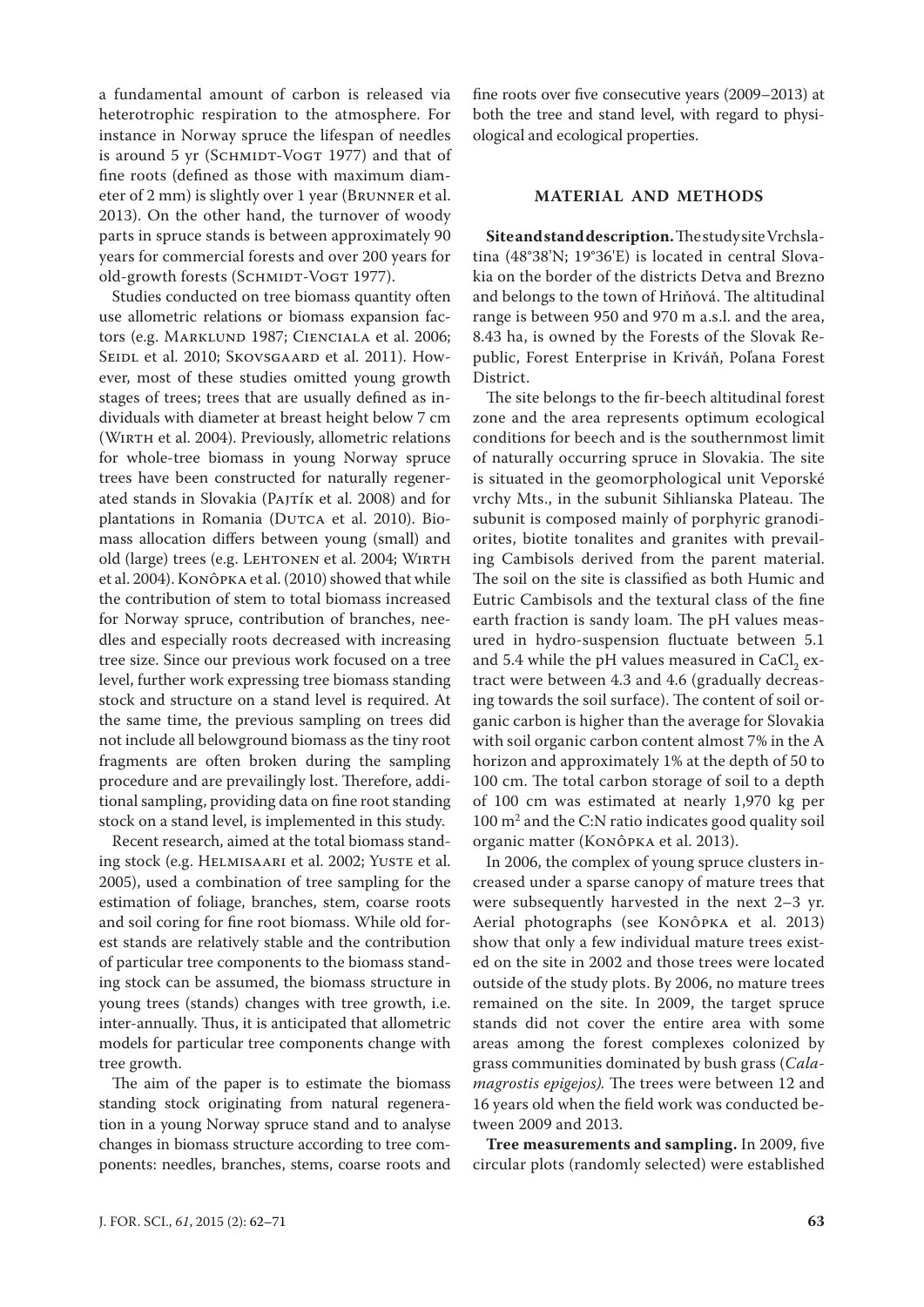in spruce stands. The radius of each plot was 1 m and included approximately 40–60 trees. All trees inside the plots were labelled and basic tree characteristics were measured. Specifically, tree height and diameter at stem base ( $d_0$  hereinafter) were recorded. The measurements were repeated in early spring over five consecutive years (2009, 2010, 2011, 2012 and 2013). Then, average values of tree heights as arithmetic means and tree diameters  $d_0$ as quadratic means were calculated on a plot level for the individual years.

Two tree samplings were performed in the middle of the growing season in the first (2009) and in the last (2013) year of experiments. The first sampling in 2009 included 80 individuals of spruce trees that were randomly selected outside of the circular plots. The trees were excavated and fine roots (diameter up to 2 mm) were extracted from the root systems and disposed. Diameter  $d_0$  was measured on sample trees and they were packed into paper bags and transported to the laboratory. Branches with needles and coarse roots were separated from the stem. The stems were debarked and wood was packed separately from bark. The sample branches, still bearing needles, were stored in a well-ventilated and dry room and after a few weeks the needles were shed. All needles were separated from the branches. Particular tree components, e.g. needles, branches, stem, bark peeled off the stem, and coarse roots were oven-dried at a temperature of 95°C for 2–3 days until a constant weight was reached and weighed. The second tree sampling in 2013 represented 60 spruce trees selected in a similar way like in 2009. However, belowground biomass was not included. The reason for omitting the coarse root sampling was a finding from our previous experiments which showed that the contribution of coarse roots to whole-tree biomass changed sharply with the tree size up to diameter  $d_0$  of ca 30–40 mm. Then, spruces with diameter  $d_0$ over 40 mm manifested the contribution of coarse roots to tree biomass nearly changeless with further growth, i.e. with the increasing tree size (PAJTÍK et al. 2008). The processing of the samples including the separation of components and quantification of their dry mass was conducted in the same way as for the samplings harvested in 2009.

In order to estimate the standing stock of fine root biomass (i.e. live roots with diameter up to 2 mm) a soil coring method was implemented. A metal auger, with the inner diameter of 7 cm, was used to the soil depth of 50 cm. The soil coring was completed in spring of each consecutive year 2009, 2010, 2011, 2012 and 2013. On each occasion, 15 soil cores were

extracted representing 3 replicates from the individual circular plot. The soil columns were split by soil depths: 0–10 cm, 10–20 cm, 20–30 cm, 30–40 cm, and 40–50 cm. The soil sub-columns were placed into plastic bags, transported to the laboratory and stored in a deep-freezer below –5°C until further processing. The soil samples including live fine roots of spruce were sorted and washed, then oven-dried at 85°C for 24 h and weighed to the nearest  $10^{-4}$  g.

**Tree and stand biomass calculation.** Data on biomass of tree components obtained from the sampling in 2009 and actual tree diameter  $d_0$  were used for the construction of allometric models on a tree level. The allometric equation was used in Eq. (1):

$$
W_i = e^{(b_0 + b_1 \times \ln d_0)} \times \lambda \tag{1}
$$

where:

*Wi* – biomass of component *i* (needles, branches, stem over or under bark, bark, coarse roots and whole tree biomass),

 $d_0$  – diameter at the stem base,

 $b_0$ ,  $b_1$  – coefficients,

 $\lambda$  – logarithmic transformation bias.

For a more detailed description of the procedure for the construction of biomass allometric relations see PAJTÍK et al. (2008) and for an explanation of the use of logarithmic transformation, reverse transformation and  $\lambda$  see BASKERVILLE (1972) and MARKLUND (1987). A similar procedure was used for processing data from the tree sampling in 2013. However, only components of aboveground tree biomass could be expressed directly from the empiric material.

Combining data on the frequency of diameter  $d_0$  in circular plots and allometric models, actual standing stock of tree biomass and structure (separately needles, branches, stem, bark and coarse roots) were expressed for spring 2009. The standing stock of aboveground biomass in a spruce stand for spring 2013 was expressed by allometric models constructed from samplings in 2013. The coarse root standing stock was calculated by using a ratio between coarse root biomass and aboveground biomass estimated from the sample trees harvested in 2009. Finally, the fine root standing stock in the particular years was estimated via upscaling from fine root biomass on the known area  $(38.5 \text{ cm}^2)$ ; as quantified by soil coring) to a hectare unit base. The total tree biomass standing stock including all components (i.e. needles, branches, stem, bark, coarse and fine roots) was estimated per  $100 \text{ m}^2$  (i.e. 1.0 are) in 2009 and 2013. All mathematical and statistical operations were performed in the STATISTICA 10.0. (StatSoft, Prague, Czech Republic)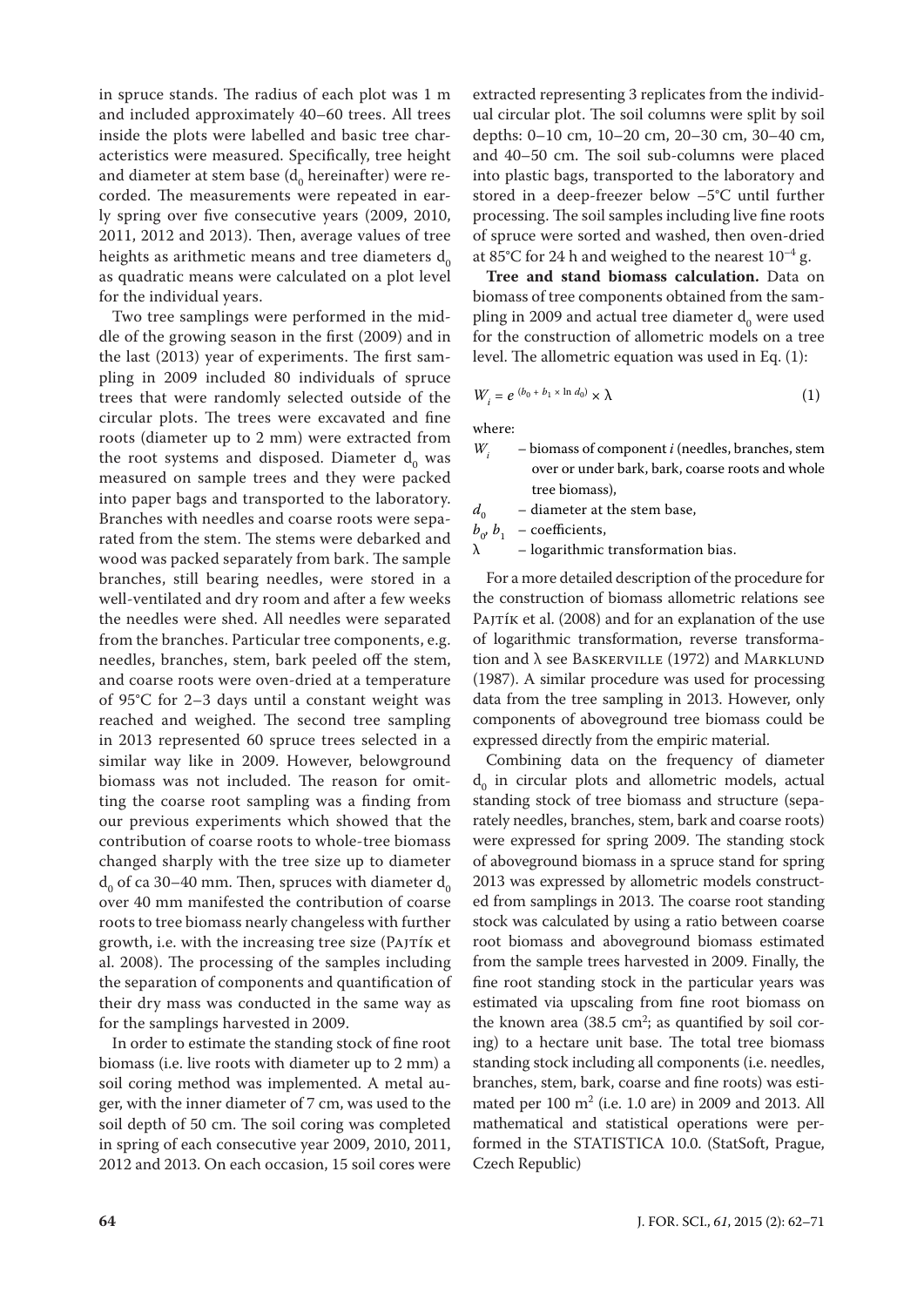Table 1. Basic stand characteristics by research plots in spring 2009 and spring 2013

| Stand characteristics in year                         |      | Plot number |                |       |                |       |                 |
|-------------------------------------------------------|------|-------------|----------------|-------|----------------|-------|-----------------|
|                                                       |      |             | $\mathfrak{2}$ | 3     | $\overline{4}$ | 5     | Mean $\pm$ SD   |
| Number of trees (individuals per 100 m <sup>2</sup> ) |      | 1,213       | 2,041          | 2,860 | 1,557          | 1,819 | $1,898 \pm 620$ |
| Mean tree height (m)                                  | 2009 | 1.37        | 1.05           | 1.08  | 1.39           | 1.51  | $1.27 \pm 0.20$ |
| Mean diameter $d_0$ (mm)                              |      | 22.2        | 17.5           | 15.1  | 20.7           | 19.7  | $19.0 \pm 2.8$  |
| Basal area* $(m^2 \text{ per } 100 \text{ m}^2)$      |      | 0.46        | 0.45           | 0.43  | 0.47           | 0.48  | $0.46 \pm 0.02$ |
| Number of trees (individuals per 100 m <sup>2</sup> ) |      | 508         | 898            | 653   | 759            | 710   | $706 \pm 141$   |
| Mean tree height (m)                                  | 2013 | 2.87        | 2.45           | 2.51  | 2.54           | 3.09  | $2.66 \pm 0.28$ |
| Mean diameter $d_0$ (mm)                              |      | 46.6        | 36.8           | 36.0  | 35.8           | 37.8  | $38.6 \pm 4.5$  |
| Basal area* (m <sup>2</sup> per 100 m <sup>2</sup> )  |      | 0.87        | 0.96           | 0.66  | 0.77           | 0.80  | $0.81 \pm 0.11$ |

\*basal area is expressed by measurements of  $d_0$  at the ground level

#### **RESULTS AND DISCUSSION**

#### **Development of stand characteristics**

Between spring 2009 and spring 2013, stand size and number of trees in the spruce stand changed significantly (Table 1; Fig. 1). On a stand level, mean stand height increased from 1.27 m to 2.66 m, stand diameter  $d_0$  enlarged from 19.0 mm to 38.6 mm. Basal area, based on diameter  $d_0$  increased from 0.46  $\mathrm{m}^2$  to 0.81  $\mathrm{m}^2$  per 100  $\mathrm{m}^2$  and the number of trees per 100 m<sup>2</sup> dropped from 1898 to 706 individuals. As for the tendency of all stand charac-



Fig. 1. Development of basic spruce stand characteristics, i.e. (a) mean tree height (h) and stem diameter  $(d_0)$ , (b) stand density (N) and basal area (G) (based on diameter  $d_0$  – measured at the ground level) between the years 2009–2013; error bars show standard deviations

J. FOR. SCI., *61*, 2015 (2): 62–71 **65**

teristics, inter-annual changes differed between 2009–2011 and 2011–2013. It is supposed that the differences in the rates of the stand development relate to canopy closure and as a consequence, changes in the light regime in the stand. While in spring 2009 individual tree crowns were mostly not or just slightly overlapping, in spring 2010 it was observed that the crown canopy had closed. In that time, light access to the stand was limited and this is reflected in tree growth and biomass allocation in consecutive years. Therefore, the "behaviour" of stand development changed, specifically with a one-year delay (i.e. since 2011). For instance, the number of trees per  $100 \text{ m}^2$  between  $2011$  and  $2012$ decreased from  $1392$  to  $989$  (i.e. by ca  $1/3$ ), which caused the stagnation of basal area. High mortality of trees (mostly of the smallest saplings) since 2011 resulted in an increased rate of mean stand height. In general, survival and growth of trees in young stands is predominantly controlled by light conditions (e.g. CLAVEAU et al. 2002; METSLAID et al. 2005; Lutz, Halpern 2006). This indicates that high tree mortality in young stands was reflected 0 0 not only in the number of live trees, but also in other stand characteristics, especially basal area and mean height.  $\frac{1}{x}$ ar<br>s<br>igl<br>D ditions (e.g. CLAVE 1<br>(h<br>11 G

#### **Biomass allocation on a tree level**

The tree sampling in 2009 and 2013 allowed for the construction of allometric models (hereinafter model 2009 and 2013, respectively) for basic tree components, i.e. coarse roots, stem (under bark), bark (on the stem), branches and needles. The results (Table 2) showed that diameter  $d_0$  was a suitable independent variable, i.e. the models expressed all tree components with high precision. The sampling in 2009 showed that the ratio between coarse roots and aboveground biomass changed with diam-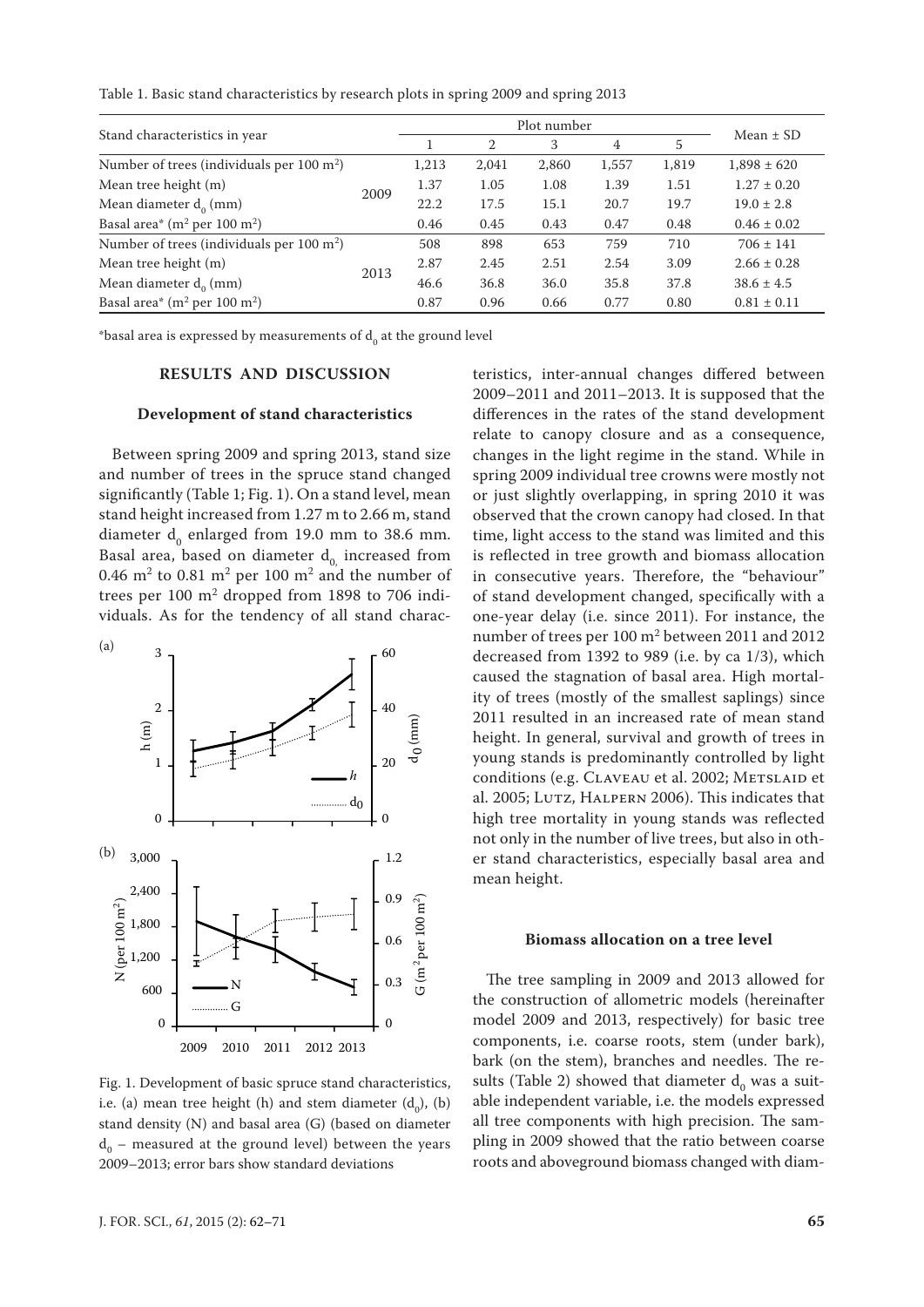| Component       | $b_0$ (SE) $P$          | $b_i$ (SE) $P$       | $R^2$ | <b>MSE</b> | λ     | SD    |
|-----------------|-------------------------|----------------------|-------|------------|-------|-------|
| 2009            |                         |                      |       |            |       |       |
| Needles         | $-3.079(0.171) < 0.001$ | 2.432(0.054) < 0.001 | 0.964 | 0.106      | 1.053 | 0.366 |
| <b>Branches</b> | $-3.812(0.182) < 0.001$ | 2.534(0.057) < 0.001 | 0.961 | 0.125      | 1.059 | 0.356 |
| Stem under bark | $-2.775(0.152) < 0.001$ | 2.310(0.048) < 0.001 | 0.967 | 0.089      | 1.048 | 0.369 |
| Stem over bark  | $-2.369(0.142) < 0.001$ | 2.273(0.045) < 0.001 | 0.970 | 0.077      | 1.042 | 0.348 |
| Bark            | $-3.441(0.136) < 0.001$ | 2.169(0.043) < 0.001 | 0.970 | 0.071      | 1.039 | 0.334 |
| Aboveground     | $-1.825(0.144) < 0.001$ | 2.374(0.045) < 0.001 | 0.973 | 0.075      | 1.039 | 0.320 |
| Coarse roots    | $-2.551(0.130) < 0.001$ | 2.054(0.041) < 0.001 | 0.971 | 0.062      | 1.031 | 0.269 |
| Whole tree      | $-1.489(0.134) < 0.001$ | 2.321(0.042) < 0.001 | 0.976 | 0.065      | 1.034 | 0.295 |
| 2013            |                         |                      |       |            |       |       |
| Needles         | $-0.780(0.416)0.068$    | 1.652(0.101) < 0.001 | 0.861 | 0.160      | 1.069 | 0.365 |
| <b>Branches</b> | 0.717(0.302)0.022       | 1.371(0.074) < 0.001 | 0.890 | 0.084      | 1.039 | 0.286 |
| Stem under bark | $-1.797(0.232) < 0.001$ | 2.203(0.057) < 0.001 | 0.972 | 0.050      | 1.023 | 0.211 |
| Stem over bark  | $-1.450(0.220) < 0.001$ | 2.160(0.054) < 0.001 | 0.974 | 0.045      | 1.021 | 0.200 |
| Bark            | $-2.397(0.189) < 0.001$ | 1.934(0.046) < 0.001 | 0.976 | 0.033      | 1.016 | 0.181 |
| Aboveground     | 0.130(0.171)0.452       | 1.896(0.042) < 0.001 | 0.980 | 0.027      | 1.012 | 0.154 |

Table 2. Statistical characteristics for allometric equations expressing the relationship between tree components, biomass and diameter  $d_0$  in spruce based on sampling conducted in 2009 and 2013

 $b_0$ ,  $b_1$  – coefficients, SE – standard errors,  $R^2$  – coefficient of determination, MSE – mean square error, λ – logarithmic transformation bias, SD – standard deviation

eter  $d_0$  only for very small trees (Fig. 2). Spruces with diameter  $d_0$  over ca. 30 mm manifested rather a constant value (0.13–0.14) of the ratio. The same phenomenon was recorded in previous experiments, not only in young spruce (PAJTÍK et al. 2008) but also in *Fagus slyvatica, Pinus sylvestris*, and *Quercus petraea* (Konôpka et al. 2010). Bernier et al. (1995) showed in their review paper that the root/ shoot ratio in Norway spruce starts from about 0.33, implying a larger contribution of roots to total tree biomass at young stages. HARRIS (1992) found that in most adult forest trees under normal conditions the root/shoot ratio is quite stable against the tree size having values between 0.16 and 0.20.

Our comparison of biomass quantities estimated by models constructed on tree samples har-



Fig. 2. The ratio between coarse root and aboveground biomass in spruce trees based on sampling conducted in 2009

vested in 2009 differed from those based on the sampling conducted in 2013 (Fig. 3). Even though the data from the sampling in 2009 includes trees with diameter  $d_0$  up to 80 mm, the sampling in 2013 recorded a diameter  $d_0$  up to 150 mm. This indicates that the first sampling in 2009 recorded less stem biomass but more branch and needle biomass than the sampling in 2013. On the other hand, differences between the two models were less evident for aboveground biomass as a whole. Suggesting that if trees with identical diameters  $d_0$ are considered, trees sampled in 2009 (or generally trees in the stand) allocated more biomass in needles and branches, but less in the stem than the 2013 samples. At the same time, trees from both samplings manifested similar aboveground biomasses. Fig. 4 compares model 2009 and model 2013 with regard to the component contribution to the aboveground biomass against diameter  $d_0$ . Model 2009 and model 2013 overlap trees with diameter  $d_0$  in the interval of 20–60 mm. If the situation is simplified, model 2009 suggests a much higher contribution of needles than model 2013. The opposite situation is evident for stems. Differences between the models exist, not only in the contribution of the components to aboveground biomass but also in their tendencies (changes with diameter  $d_0$ ). Such differences are evident especially for stem (decreasing in model 2009 but increasing in model 2013) and branches (increasing in model 2009 but decreasing in model 2013). The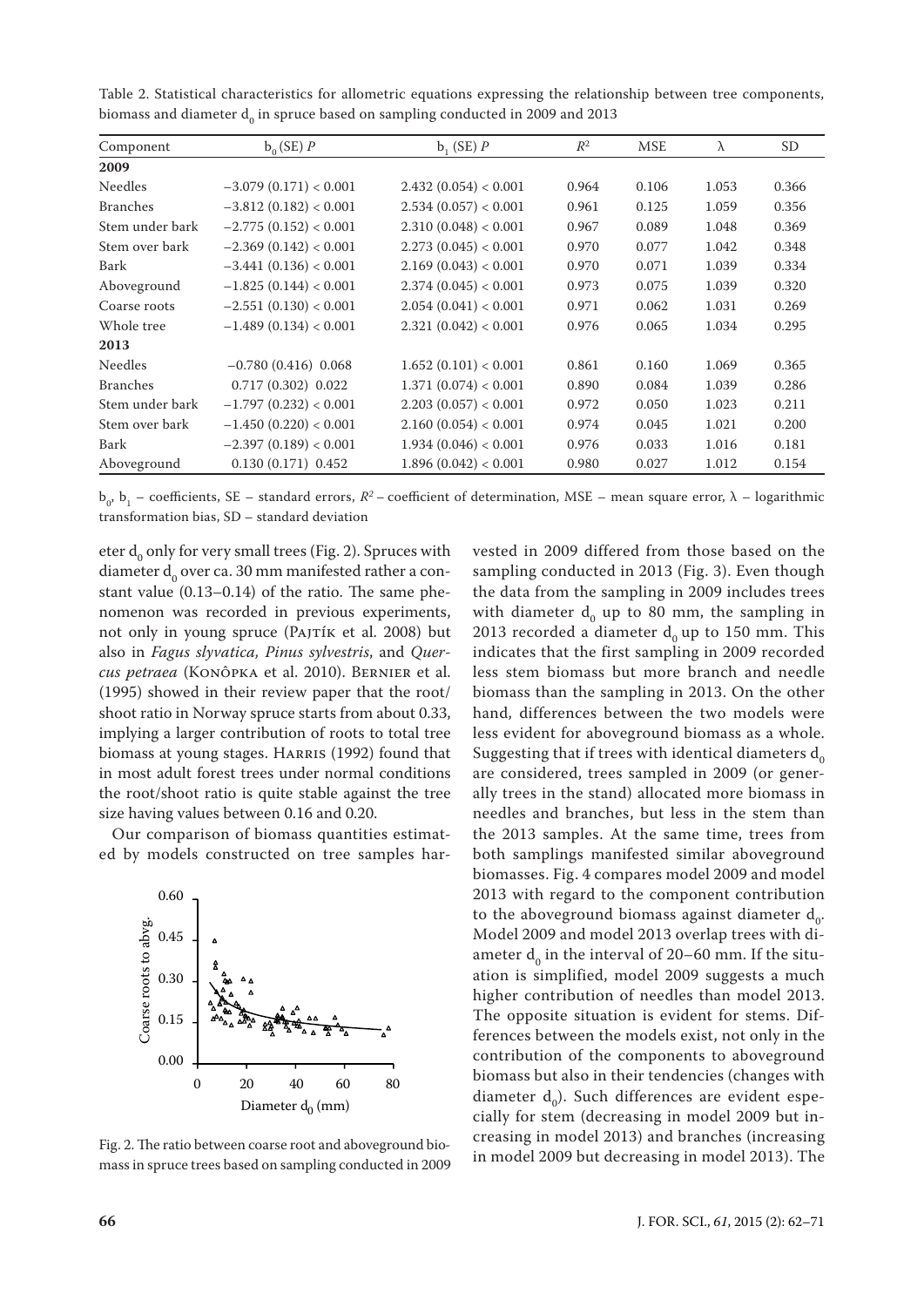

Fig. 3. Allometric relations on a tree level for (a) stem, (b) needles, (c) branches, and (d) aboveground biomass against diameter  $\rm{d_{0}}$ ; comparison between model 2009 and model 2013

changes in biomass allocation in young spruce between 2009 and 2013 were so large that allometric equations based on sampling in the first year were unsuitable for the last year of our experiment. These findings concerning changes on biomass allocation are in accordance with KANTOLA and Mäkelä (2006), where the proportion of branch biomass increases and that of needles decreases with increasing tree height inside the developing crown in a young Norway spruce stand. The crown ratio in very young trees is nearly 100% and branches therefore account for a large biomass pool. After canopy closure the proportion of branch biomass decreases together with the crown ratio.

#### **Biomass allocation on a stand level**

Contrary to other components, biomass of fine roots was estimated exclusively on a stand level for all years of observation (Fig. 5a). Maximum standing stock of fine root biomass  $(64.8 \text{ kg per } 100 \text{ m}^2)$  was recorded in 2013 and minimum  $(51.0 \text{ kg per } 100 \text{ m}^2)$ in 2012. Quantities of fine root biomass were similar in the years 2009, 2010, 2011, and 2013, less fine root biomass (but not statistically significantly; HSD test with  $\alpha$  = 0.05) occurred in 2012. It is supposed that the lower standing stock of biomass in 2012 might be caused by extensive tree mortality in the previous years and/or unfavourable conditions in the growing season of 2011. Meteorological measurements on the



Fig. 4. Contribution of components (stem, bark, branches, needles) to aboveground biomass on a tree level against diameter  $d_0$ ; according to (a) model 2009 and (b) model 2013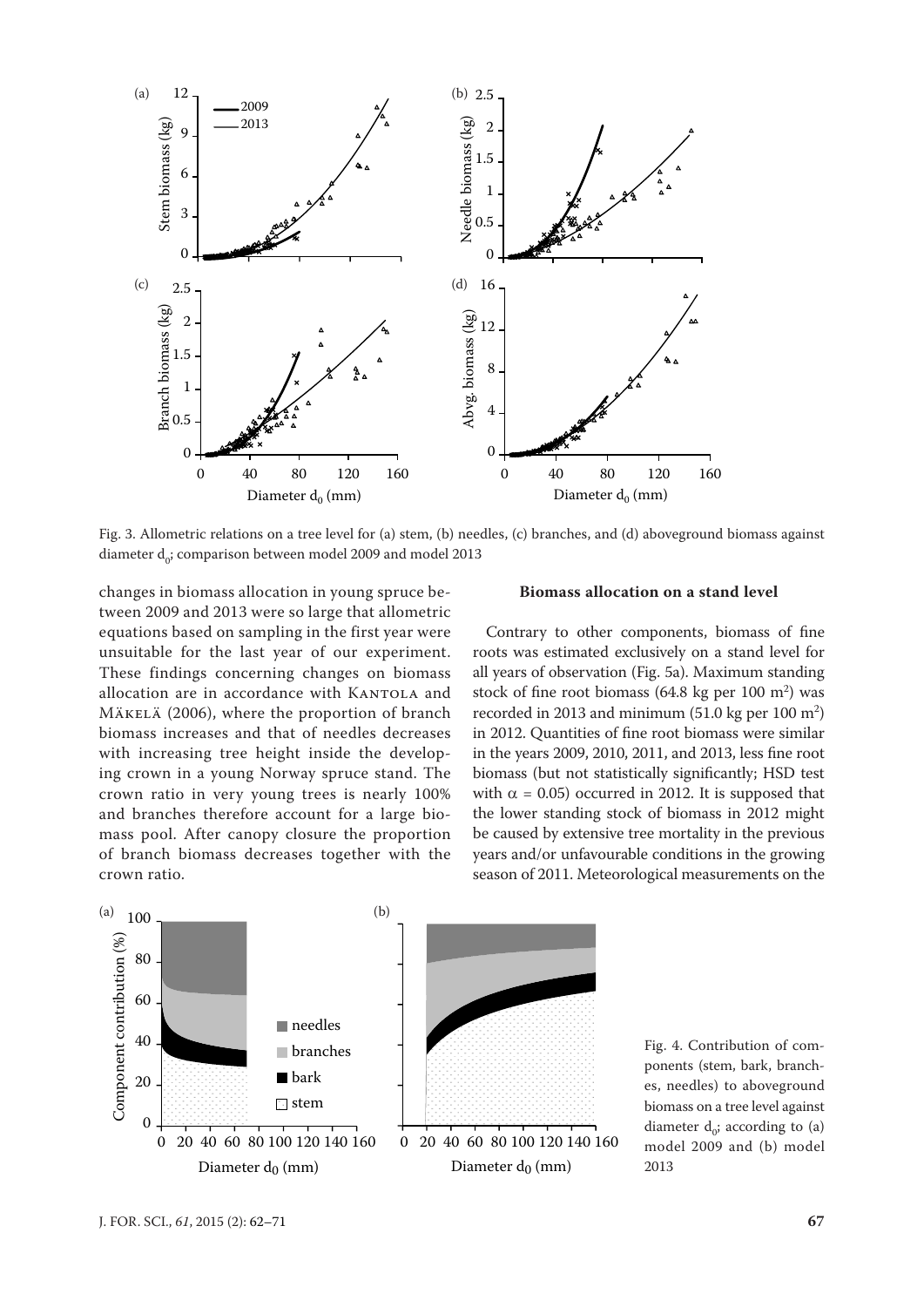

Fig. 5. Standing stock of fine roots (means and standard deviations) (a) and vertical distribution (b), expressed as percentage share, in the spruce stand for the years 2009, 2010, 2011, 2012, and 2013; no significant inter-annual differences were found (HSD test with  $\alpha$  = 0.05)

site show for instance that autumn 2011 was extraordinarily dry (Konôpka et al. 2013) and might be an indication of stressful conditions for fine roots. Moreover, a decreased number of trees by ca 400 individuals per 100 m2 between spring 2011 and spring 2012 might also influence the standing stock of living fine roots. Soil coring provides not only the total standing stock of fine roots, but also information on their vertical distribution (Fig. 5b). Although some interannual differences occurred in the vertical distribution between the years, biomass of fine roots always decreased with soil depth. Thus, the contribution of fine roots to their biomass at the specific soil depths was 44.7–50.2% (0–10 cm), 21.4–27.9% (10–20 cm), 12.0–17.1% (20–30 cm), 5.8–8.5% (30–40 cm) and 2.2–3.6% (40 to 50 cm). Decreasing fine root biomass with soil depth was shown in a variety of forest ecosystems (e.g. XIAO et al. 2003; OSTONEN et al. 2004; Makita et al. 2011; Olesinski et al. 2011). The phe-

nomenon is subjected to heterogeneities (decreasing concentrations) of nutrients, water and oxygen resources along the vertical profile of soil, sometimes also to physical properties of soil (Kroon, Viseer 2003).

The estimates on a stand level showed that during the period 2009–2013, tree biomass in a spruce stand increased 2.2-fold, specifically from 449 kg to 986 kg per 100 m2 (Table 3). While biomass of needles and fine roots changed only negligible, branch biomass increased 2.7 times, stem biomass (over bark) 3.4 times and coarse roots 2.1 times. It means that also biomass structure (allocation) changed considerably (Table 4). If the contribution of the particular components to total stand biomass is considered, only small changes were recorded for branches (17.1% and 20.8% in 2009 and 2013, respectively) and coarse roots (12.5% and 11.8% in 2009 and 2013, respectively). However, the contribution of needles decreased by 1.9 times (from 25.6% to 13.7%), and also fine roots by 2.1 times (from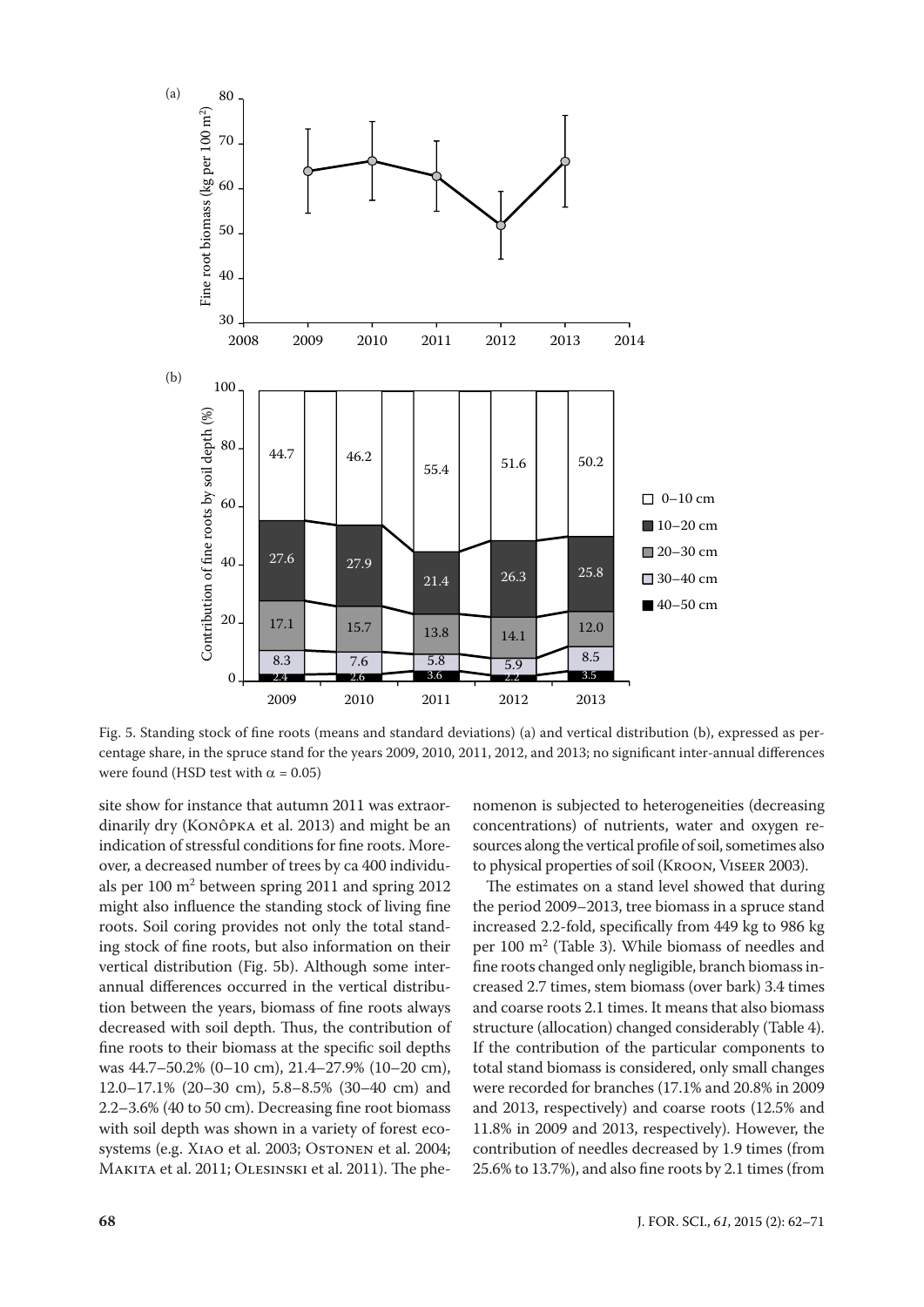Table 3. Standing stock of biomass in kg per 100 m<sup>2</sup> in the spruce stand by tree components in 2009 and 2013 ( $\pm$  SD)

| Year     | Needles          | <b>Branches</b> | . Stem over bark | Coarse roots   | Fine roots   | Tree biomass    |
|----------|------------------|-----------------|------------------|----------------|--------------|-----------------|
| 2009     | $114.8 \pm 14.6$ | $76.9 + 11.7$   | $138.4 + 24.8$   | $56.0 + 4.2$   | $62.7 + 9.1$ | $448.8 + 52.8$  |
| 2013     | $135.4 + 20.6$   | $204.9 + 33.4$  | $464.5 + 67.8$   | $116.0 + 17.7$ | $64.8 + 9.9$ | $985.6 + 141.9$ |
| Increase | $20.6 + 27.4$    | $128.0 + 38.7$  | $326.1 + 81.1$   | $60.0 + 18.7$  | $21 + 41$    | $536.8 + 156.0$ |

| Table 4. Contribution of tree components (%) to the whole-tree biomass in the spruce stand in 2009 and 2013 |  |  |
|-------------------------------------------------------------------------------------------------------------|--|--|
|-------------------------------------------------------------------------------------------------------------|--|--|

| Year       | Needles | <b>Branches</b> | Stem over bark | Coarse roots | Fine roots | Tree biomass |
|------------|---------|-----------------|----------------|--------------|------------|--------------|
| 2009       | 25.6    |                 | 30.8           | 12.5         | 14.0       | 100.0        |
| 2013       | 13.7    | 20.8            | 47.1           | 11.8         | 6.6        | 100.0        |
| Difference | $-11.9$ | 3.7             | 16.3           | $-0.7$       | $-7.4$     | 0.0          |

14.0% to 6.6%). The opposite trend occurred for stem over bark that increased by 1.5 times (from 30.8% to 47.1%). In fact, since the calculation of the standing stock of coarse roots was based on the *in situ* sampling conducted in 2009 but not in 2013 (here we used the knowledge from the country model, see PAJTÍK et al. 2009, in combination with *in situ* allometric model 2009), this estimation should be considered with caution. However, we can surely state that both the ratio between belowground and aboveground biomass and the ratio of short-lived parts (needles and fine roots) to long-lived parts (woody components such as coarse roots, stem over bark and branches) manifested decreasing tendencies during the period of observation.

It is supposed that the young, very dense spruce stand reached the maximum standing stock of both needles and fine roots. Fine root standing stock increased in young stands, only at very young growth stages, with fine root biomass of coniferous forests reaching a maximum at the approximate time of canopy closure (VoGT et al. 1987). Later, the fine root quantity remained stable (poor sites) or slightly decreased (fertile sites). In addition, the highest values of leaf area index were found in young coniferous forests (WARING, SCHLESINGER 1985). VOGT et al. (1987) stated that biomass (or surface area) of foliage and fine roots is equilibrated, therefore peaks of biomass in both tree components would occur synchronically. Hence, it can be predicted for the spruce stand that while biomass of woody parts (coarse roots, stem and branches) will keep increasing, biomass of fine roots and needles would remain at the same level.

### **CONCLUSIONS**

The results show very dynamic development and growth processes in a young (from 12- to 16-yearsold) spruce stand originating from natural regeneration. During five years of observations, the number of trees decreased 3.7-fold, the most dramatic decrease

posed that the enhanced tree mortality was related to the canopy closure which significantly reduced light in the stand. These changes in the light regime perhaps influenced biomass allocation on both the tree and stand level. The ratio between belowground and aboveground biomass as well as the ratio of shortlived parts to long-lived parts manifested decreasing tendencies. These modifications in biomass allocation very probably influenced the carbon regime of forest stand. It can be concluded that changes in the allocation of

was found between the third and fourth year. It is sup-

biomass in a young spruce stand between the first and fifth year of observation were so large that allometric equations based on samplings in different years (model 2009 and model 2013) were not comparable. The smallest differences between the models were for total aboveground tree biomass. These results suggest that allometric models based on tree sampling in young stands might be less sensitive to time for estimating the whole-tree standing stock than for their allocation (considering the components). Therefore, it appears that for biomass allocation estimates in young stands, not only stand-specific but also timespecific allometric relations should be implemented. Finally, it is concluded that there is a canopy closure threshold beyond which biomass allocation is different from the situation in sparse young spruce stands.

#### **Acknowledgement**

Dr. Jennifer Clear is acknowledged for valuable comments and also for language revision of the manuscript.

#### **References**

Baskerville G.L. (1972): Use of logarithmic regression in the estimation of plant biomass. Canadian Journal of Forest Research, 49: 49–53.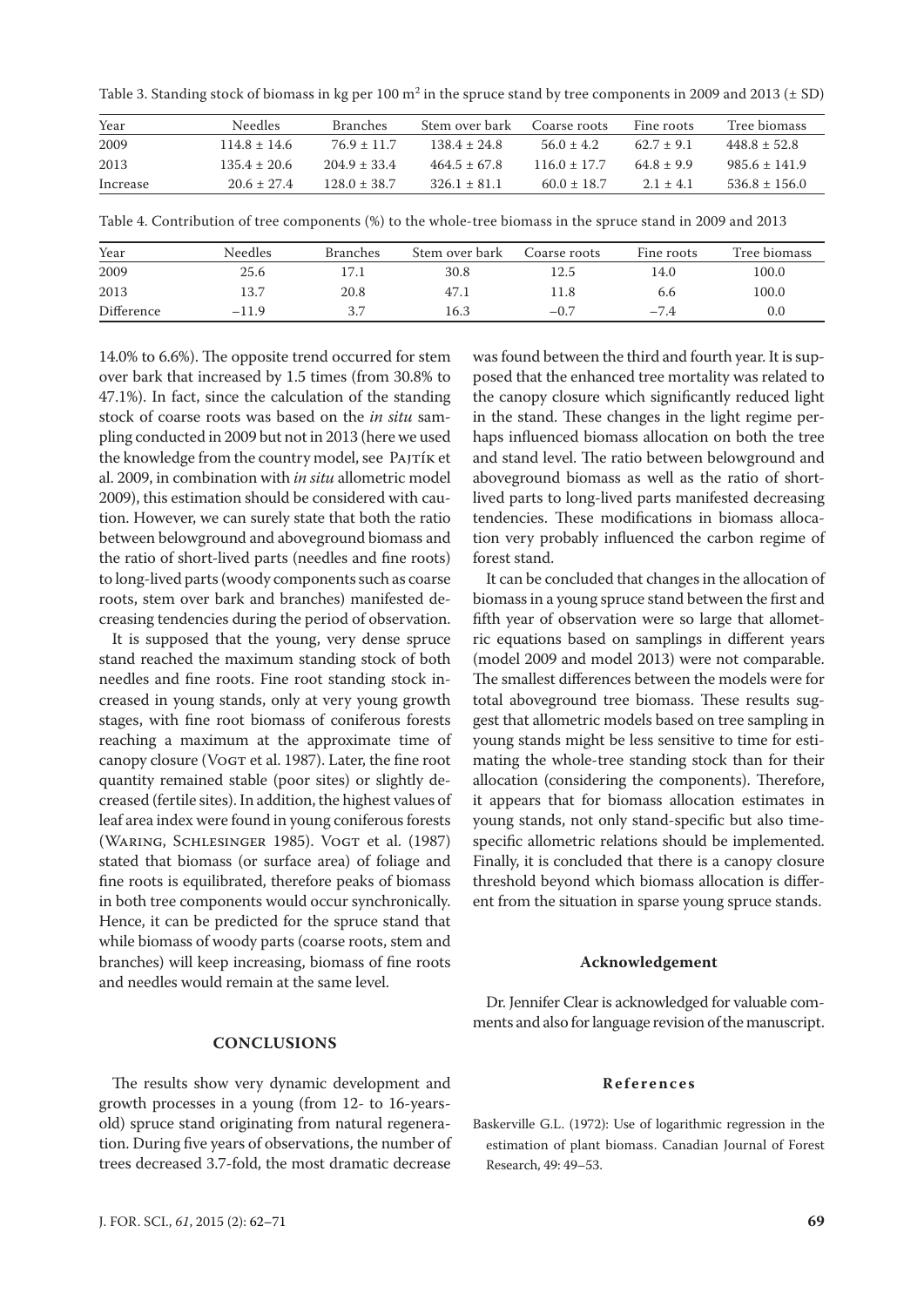Bernier P.Y., Lamhamedi M.S., Simpon D.G. (1995): Shoot: root ratio is of limited use in evaluating the quality of container conifers stock. Tree Planters Notes, 46: 102–106.

Brunner I., Bakker M.R., Björk R.G., Hirano Y., Lukac M., Aranda X., Børja, I., Eldhuset T.D., Helmisaari H.S., Jourdan C., Konôpka B., López B.C., Miguel Pérez C., Persson H., Ostonen I. (2013): Fine-root turnover rates of European forests revisited: an analysis of data from sequential coring and ingrowth cores. Plant and Soil, 362: 357–372.

Cienciala E., Černý M., Tatarinov F., Apltauer J., Exnerová Z. (2006): Biomass functions applicable to Scots pine. Trees, 20: 483–495.

Claveau Y.C., Messier P.G., Comeau J., Coates K.D. (2002): Growth and crown morphology responses of boreal conifer seedlings and saplings with contrasting shade tolerance to a gradient of light and height. Canadian Journal of Forest Research, 23: 458–468.

Dowell R.C., Gibbins D., Rhoads J.R., Pallardy S.G. (2009): Biomass production physiology and soil carbon dynamics in short-rotation-grown *Populus deltoides* and *P. deltoides* × *P. nigra* hybrids. Forest Ecology and Manegement, 257: 134–142.

Dutca I., Abrudan I.V., Stancioiu P.T., Blujdea V. (2010): Biomass conversion and expansion factors for young Norway spruce (*Picea abies* (L.) Karst.) trees planted on non-forest lands in Eastern Carpathians. Notuale Botanicae Horti Agrobotanici Cluj-Napoca, 38: 286–292.

Enqusit B.J., Niklas K.J. (2002): Global allocation rules for patterns of biomass partitioning in seed plants. Science, 295: 1517–1520.

Harris R.W. (1992): Root: shoot ratios. Journal of Arboriculture, 18: 39–42.

Helmisaari H.S., Makkonen K., Kellomäki S., Valtonen E., Mälkönen E. (2002): Below- and above-ground biomass, production and nitrogen use in Scots pine in eastern Finland. Forest Ecology and Management, 165: 317–326.

Kantola A., Mäkelä A. (2006): Development of biomass proportions in Norway spruce (*Picea abies* [L.] Karst.). Trees, 20: 111–121.

King J.S., Giardina C.P., Pregitzer K.S., Friend A.L. (2007): Biomass partitioning in red pine (*Pinus resinosa*) along a chronosequence in the Upper Peninsula of Michigan. Canadian Journal of Forest Research, 37: 93–102.

Konôpka B., Pajtík J., Moravčík M., Lukac M. (2010): Biomass partitioning and growth efficiency in four naturally regenerated forest tree species. Basic and Applied Ecology, 11: 234–243.

Konôpka B., Pajtík J., Šebeň V., Bošeľa M., Máliš F., Priwitzer T., Pavlenda P. (2013): The Research Site Vrchslatina – an experimental design and the main aims. Lesnícky časopis – Forestry Journal, 59: 203–213.

Kroon H., Visser W.J.W. (2003): Root Ecology. Ecological Studies, Heidelberg, Springer-Verlag: 400.

Lehtonen A., Mäkipää R., Heikkinen J., Sievänen R., Liski J. (2004): Biomass expansion factors (BEF) for Scots pine, Norway spruce and birch according to stand age for boreal forests. Forest Ecology and Management, 188: 211–224.

Litton C.M., Raich J.W., Ryan M.G. (2007): Carbon allocation in forest ecosystems. Global Change Biology, 13: 2089–2109.

Luo Y., Wang Z., Zhang X., Booth T.H., Lu F. (2012): Root: shoot ratios across China's forests: Forest type and climatic effects. Forest Ecology and Management, 269: 19–25.

Lutz J.A., Halpern C.B. (2006): Tree mortality during early stand development: a long-term study of rates, causes, and consequences. Ecological Monographs, 76: 257–275.

Makita N., Hirano Y., Mizoguchi T., Finér L., Kanazawa Y. (2011): Very fine roots respond to soil depth: biomass allocation, morphology, and physiology in broad-leaved temperate forest. Ecological Research, 26: 95–104.

Marklund L.G. (1987): Biomass functions for Norway spruce (*Picea abies* L. Karst.) in Sweden. Umeå, Swedish University of Agricultural Sciences: 27.

Metslaid M., Illison T., Vicente M., Nikinmaa E., Jogiste K. (2005): Growth of advance regeneration of Norway spruce after clear-cutting. Tree Physiology, 25: 793–801.

Olesinski J., Lavigne M.B., Krasowski M.J. (2011): Effect of soil moisture manipulations on fine root dynamics in a mature balsam fir (*Abies balsamea* L. Mill.) forest. Tree Physiology, 31: 339–348.

Ostonen I., Lohmus K., Pajuste K. (2005): Fine root biomass, production and its proportion of NPP in a fertile middleaged Norway spruce forest: Comparison of soil core and ingrowth core methods. Forest Ecology and Management, 212: 264–277.

Pajtík J., Konôpka B., Lukac M. (2008): Biomass functions and expansion factors in young Norway spruce **(***Picea abies* [L.] Karst) trees. Forest Ecology and Management, 256: 1096–1103.

Pajtík J., Konôpka B., Lukac M. (2011): Individual biomass factors for beech, oak, and pine in Slovakia: A comparative study in young naturally regenerated stands. Trees, 25: 277–288.

Poorter H., Nagel O. (2000): The role of biomass allocation in the growth response of plants to different levels of light,  $\mathrm{CO}_2$ , nutrients and water: a quantitative review. Australian Journal of Plant Physiology, 27: 595–607.

Seidl R., Rammer W., Bellos P., Hochbichler E., Lexer M.J. (2010): Testing generalized allometries in allocation modeling within an individual-based stimulation framework. Trees, 24: 139–150.

Schall P., Lödige Ch., Beck M., Ammer Ch. (2012): Biomass allocation to roots and shhots is more sensitive to shade and drought in European beech than in Norway spruce seedlings. Forest Ecology and Management, 266: 246–253.

Schmidt-Vogt H. (1977): Die Fichte. Band I. Taxomomie - Verbre-Band I. Taxomomie – Verbreitung – Morphologie Ökologie – Waldgesellschaften. Hamburg-Berlin, Verlag Paul Parey: 647.